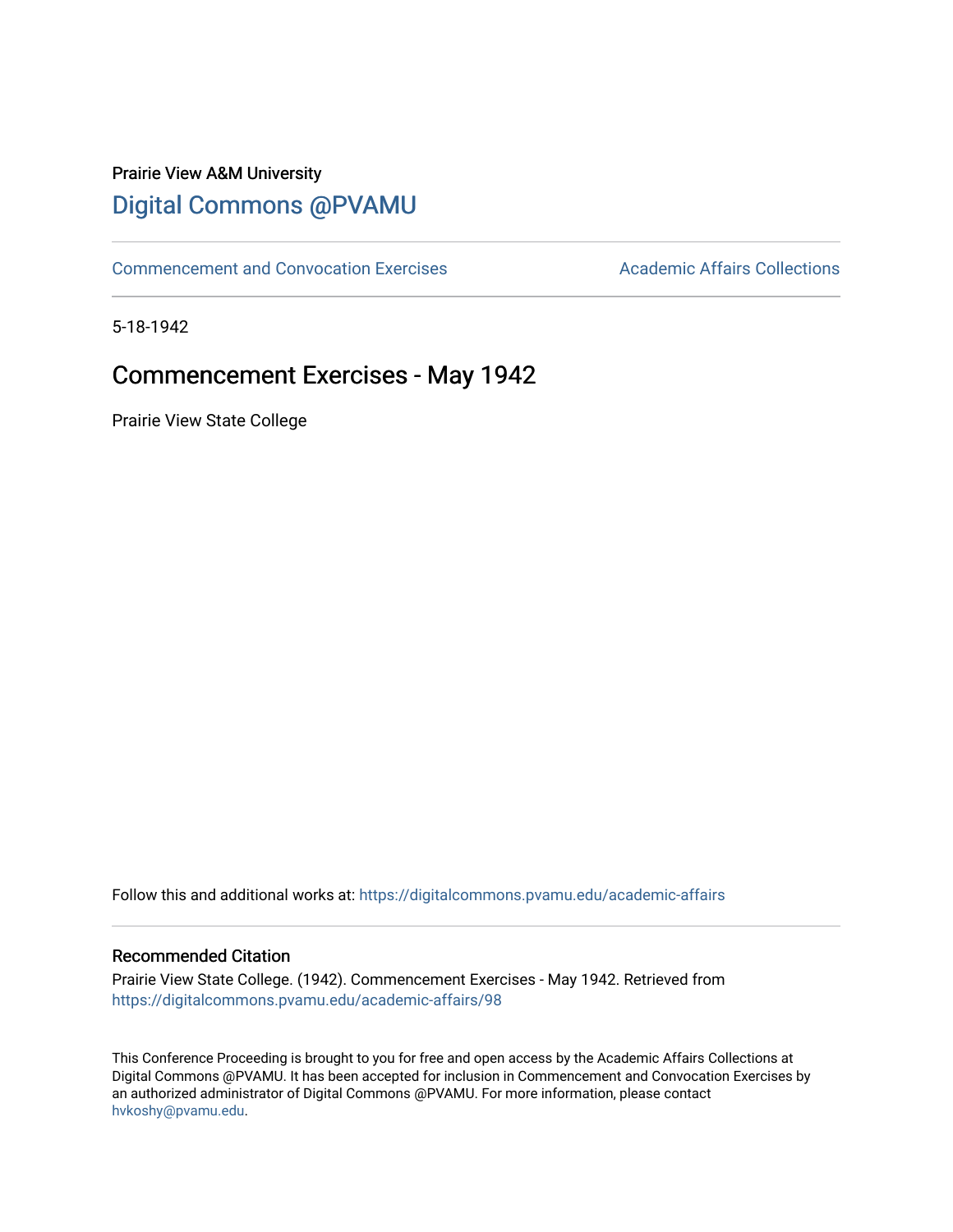# Prairie Niem State College

Prairie View, Texas

SIXTY-SIXTH YEAR

# **Commencement Exercises**

The Sixty-Third Annual Commencement



AUDITORIUM-GYMNASIUM

MONDAY MORNING, MAY EIGHTEENTH

NINETEEN HUNDRED AND FORTY-TWO

TEN-THIRTY O'CLOCK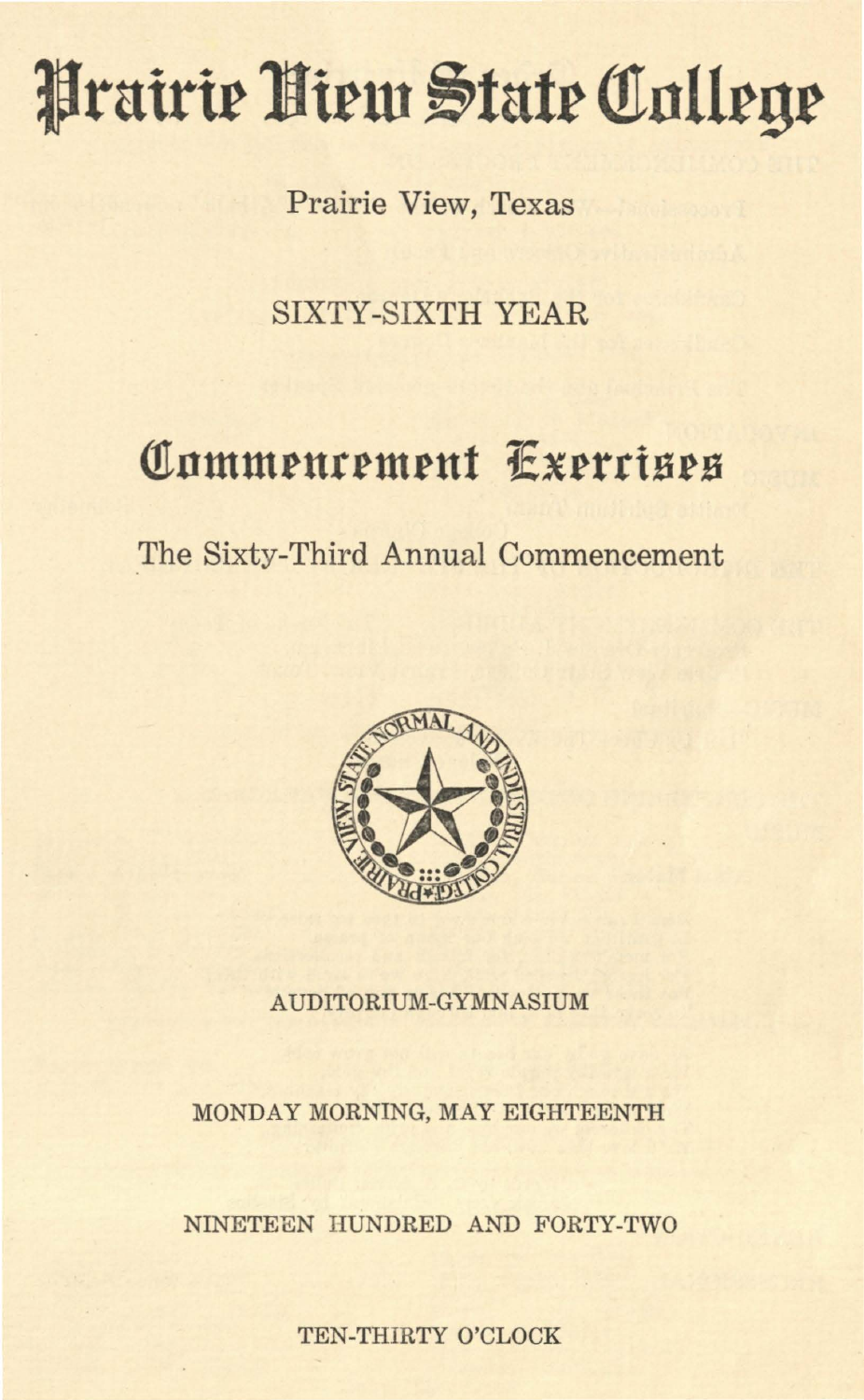# *<u>@rder</u>* **nf**  $\overline{E}$ *xerrises*

#### THE COMMENCEMENT PROCESSION

Processional-War March of the Priests ("Athalia") Mendelssohn

Administrative Officers and Facult

Candidates for the Bachelor's Degree

Candidates for the Master's Degree

The Principal and the Commencement Speaker

#### INVOCATION

#### **MUSIC**

Emitte Spiritum Tuum ... .......... .. .. ........ ..... ............. ........ ........ Schuetky

College Chorus

THE INTRODUCTION OF THE SPEAKER BY THE PRINCIPAL

THE COMMENCEMENT ADDRESS: - "The Tasks of Today" Professor Orestes J. Baker, Head Librarian, Prairie View State College, Prairie View, Texas

MUSIC-Spiritual "Let Us Cheer The Weary Traveler" College Chorus

### THE CONFERRING OF DEGREES BY THE PRINCIPAL **MUSIC**

Alma Mater ......... ........................... .... ....... . "Dear Prairie View"

Dear Prairie View, our song to thee we raise, In gratitude we sing our hymn of praise. For mem'ries dear, for friends and recollections, For lessons learned while here we've lived with thee, For these we pledge our hearts full of devotio To serve thee now, and through eternity.

As days go by our hearts will not grow cold, We'll love thy purple royal and thy gold, We'll through our lives exemplify thy teaching, We'll always strive a blessing to be. Thy children, we our love and pride confessing, We'll love thee now, and through eternity.

> Words by 0. Anderson Fuller Music from "Finlandia" by Sibelius

#### BENEDICTION

RECESSIONAL . . . . . . . .. . .. . .. . . .. .. . . . . .. . . . . . . ..... . . . . . . . . . . . . . . . . . . . (Audience Seated)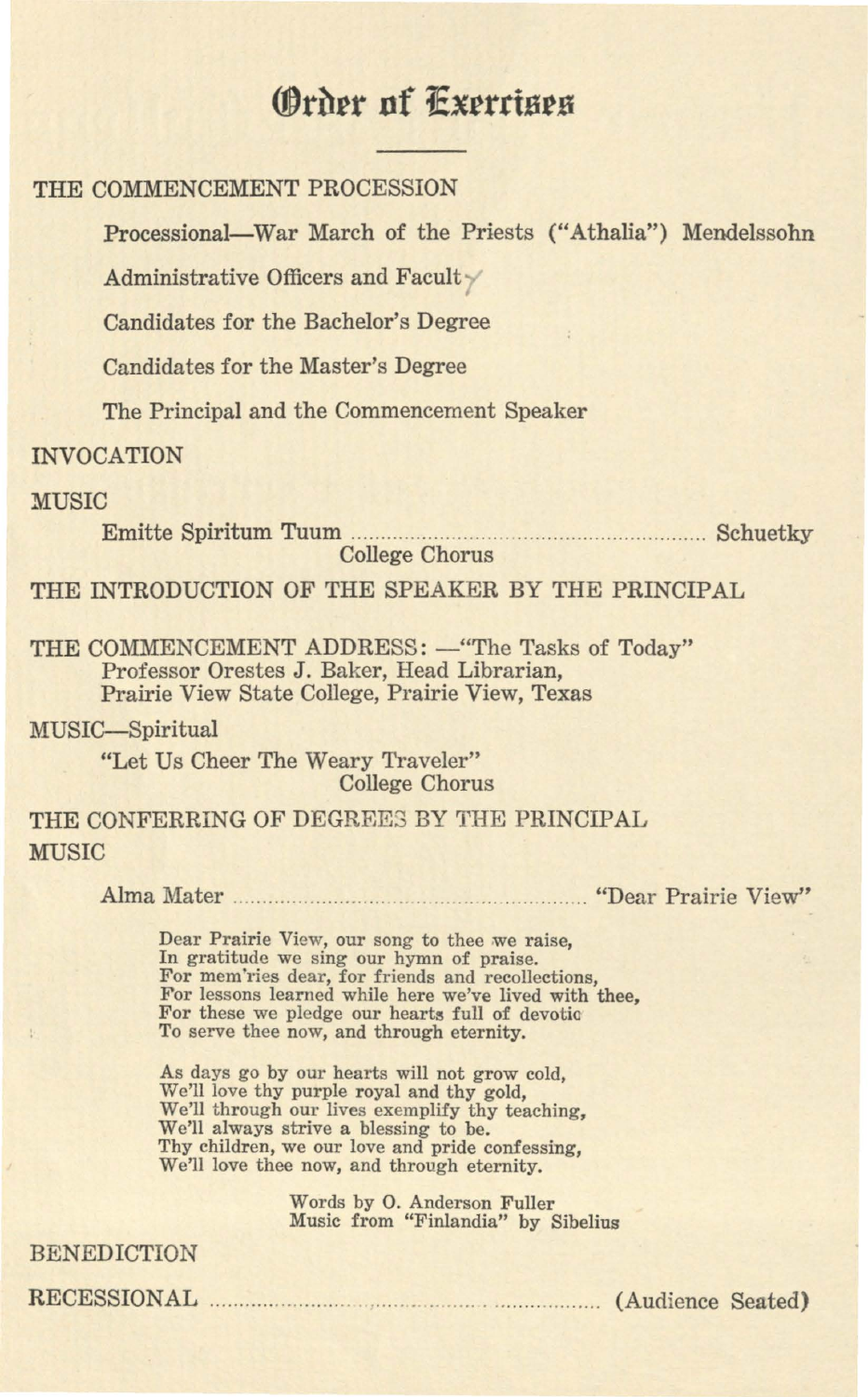# *<u>braduates</u>*

#### DIVISION OF AGRICULTURE

CANDIDATES FOR THE DEGREE OF BACHELOR OF SCIENCE IN AGRICULTURE

#### PRESENTATION BY THE DIRECTOR

Madison, Mack William Madison, Mack William Sadberry, Edgar Lee<br>Nelson, Isaac Theron Snell, Howard A.

Snell, Howard A.

#### DIVISION OF ARTS AND SCIENCES

CANDIDATES FOR THE DEGREE OF BACHELOR OF ARTS

#### PRESENTATION BY THE DIRECTOR

Davis, Joy Powell Estelle, Martha Virginia Guinn, Evelyn Agnes Harkless, Necia Desiree Harrington, Juanita Sylvia Jarrett, Bessie Mae Matthews, Marion

Rand, Thelma Corine Reeves, Lillian Elizabeth Rydolph, Ross Ella Sheppard, Theresa Monte Taylor, Bennye **Marie**  Thompson, Gratie Mae Walker, Geraldine Gwendolyn

IN MUSIC

Allen, Estella Jean Bright, Gerald Brunner, Myrtle Ruth Campbell, Dorothy Nell Harris, Earl Preston Malone, Lillian Ida Lee

Penn, Annye **Arlean**  Powell, Memelle Rayford, Ruth Annie Laura Stewart, Iva Mae Tyler, Thelma Ophelia Valentine, Ouida Aquilla Williams, Dorothy Mae

CANDIDATES FOR THE DEGREE OF BACHELOR OF MUSIC Archia, Richie Dell

#### CANDIDATES FOR THE DEGREE OF BACHELOR OF SCIENCE

Boudreaux, Ida Mae Cecelia **Brown,** Charles Mose Burney, Viola Frances **'Coffey, Dimples Kate** Cramer, Homizelle Jeanette **.}Iardee,** Mary Katherine Houston, Ovid Barbara Howell, Frances Janette Johnson, Charles William

Lamply, Thornton Lee Lewis, Thelma Evelyn McMillan, Horace Jim Meador, Olin Edwart Mervin, George W.<br>Phillips, George Clark Phillips, Josie Lenora Pope, Naomi Eunice Robinson, John Timothy

CANDIDATES FOR THE DEGREE OF BACHELOR OF SCIENCE IN EDUCATION

Benton, **Gladys Ola**  Ferrand, Odie Lee Glenn

Holmes, Eddie **Marie**  Oliphant, **Mary** Lucile Joiner, Myrtle

#### DIVISION OF HOME ECONOMIO

CANDIDATES FOR THE DEGREE OF BACHELOR OF SCIENCE IN HOME ECONOMICS

#### PRESENTATION BY THE DIRECTOR

Cook, Cleopatra Crunk, Kathryn Grace Dix, Chanie English, Alberta Anderson Franks, Effie **Marie**  Gee, Ruth Ella Graham, Robbie Estelle

Henderson, Laurabeth Jones, Emma Pauline Kemper, Willie Marjorie Lawson, Myrtle Amanda McCullough, Barbara Mann, Mercedes Delores Matthews, Lois Althea

Young, Alice Lucile